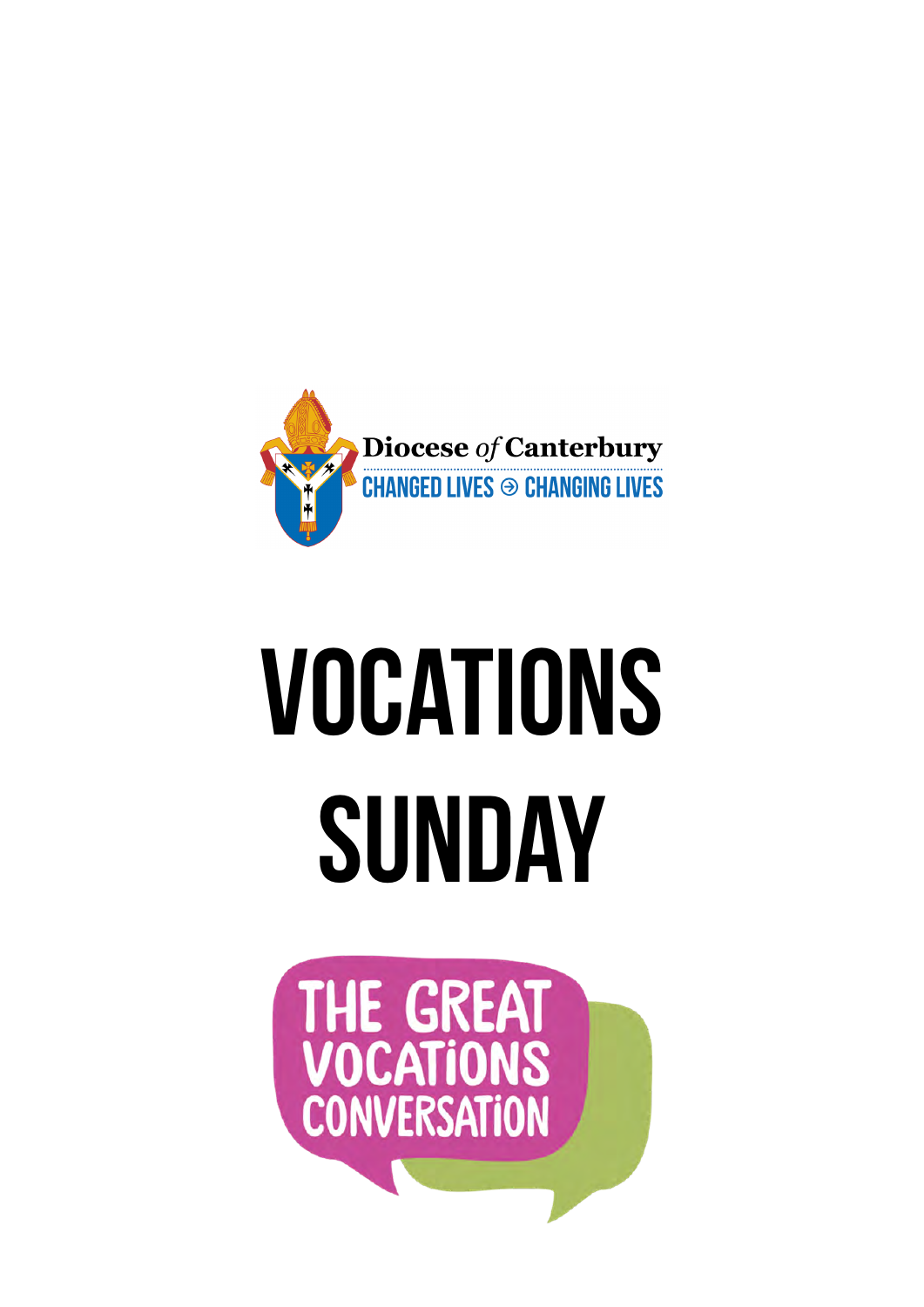# **Vocations Sunday: what could you do?**

#### **Welcome**

As people arrive for worship, encourage them to start the conversation, asking them to consider with their neighbour or in small groups: "What is vocation?"

You might want to use the images linked at the end of this document to spark conversation and reflection about how we hear God's voice, and to encourage people to share their own experiences – even if they're not sure they ever have heard God's voice (the images are copyright free and can be used without need for a license). You can revisit these questions throughout the service.

#### **Songs**

- The Lord's my Shepherd
- I heard the voice of Jesus say
- Will you come and follow me
- Christ has no body now but yours a musical version of the prayer of St Theresa of Avila

#### **Reflection suggestions**

Reflecting on John 10: 22-30 and Psalm 23:

- The role of the Shepherd who leads, refreshes, guides, comforts, anoints.
- The role of the sheep hearing and responding in trust.

Reflecting on Acts 9:36-43:

- Maybe Dorcas thought she was not significant (as a worker in the secular world) yet her work had impact (vs 39b) – think about how our work might have more impact than we imagine.
- Maybe Peter thought he was not a healer? But he responded to the request to pray for someone's healing with gentleness - and God worked through him.
- Both show us what it means to be disciples. Both show us something about vocation.
- And the Church grew as a result it's not just about what happens in the gathered congregation/on a Sunday.
- Is there anything that we think we're not are we defining ourselves by this, rather than finding our vocation in what and who we already are? 1 Corinthians 1:28 might have something to say to us about this.

#### **Prayers**

Five-fold ministry prayers: Lord God and Father of all, we give thanks that we are called to your service;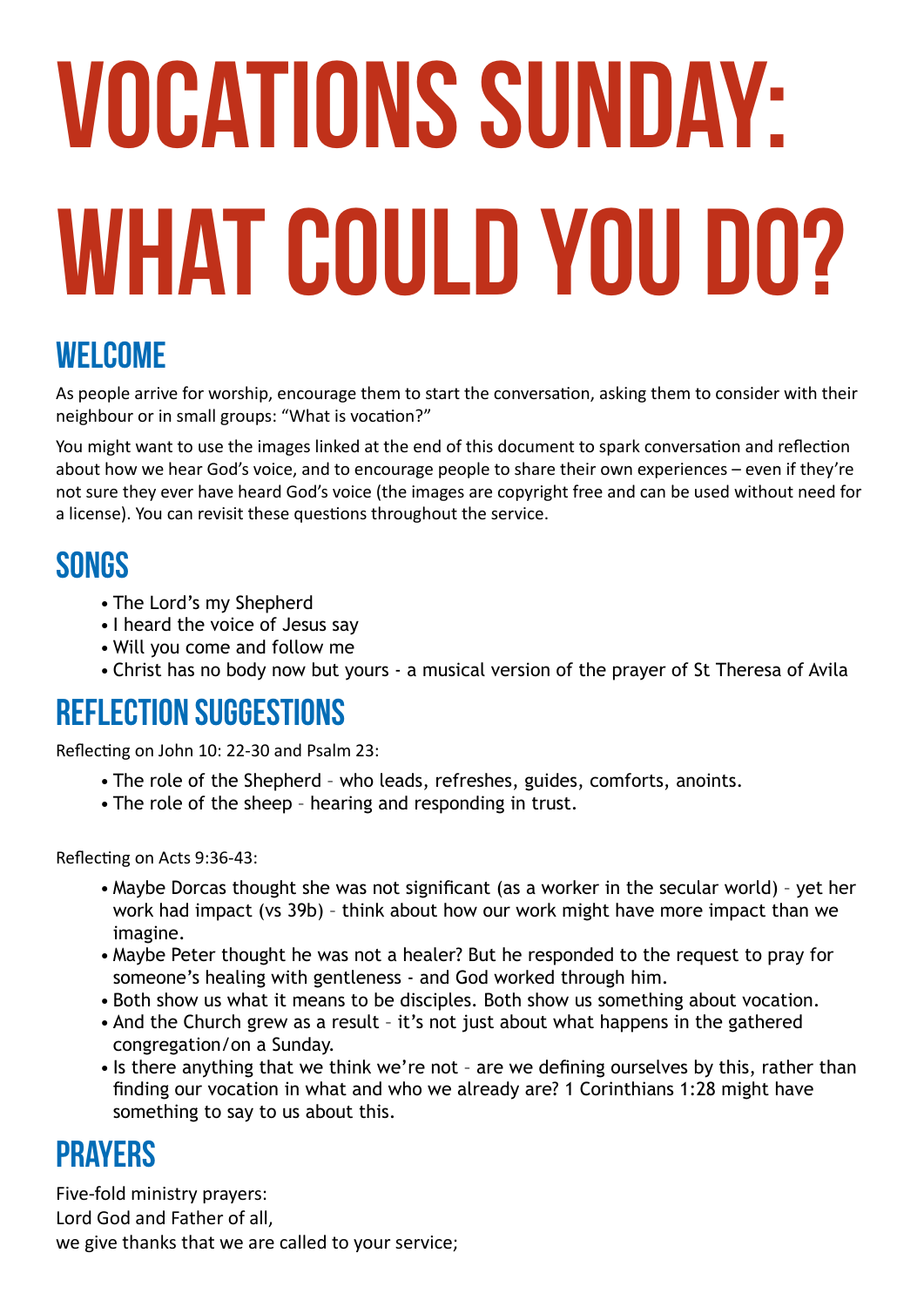may all your people be attentive and obedient to your calling. Lord, hear your people **and answer our prayers.**

Lord of all, we give thanks that you call some to be apostles, sent out to do your work. We pray for all who respond to this calling to serve in your name: for those immersed in the world, seeking to bear witness to the gospel in word and action, for those whose service takes them to places where they face opposition and difficulty, may they be continually filled with your Spirit, and empowered to follow your calling. Lord, hear your people **and answer our prayers.**

Lord of all, we give thanks that you call some to be prophets. We pray for all whom you have called to speak out and proclaim the values of your kingdom: for those who challenge injustice and apathy and untruth, for those who campaign for the well-being of your people and your world may they be continually filled with your vision, and have courage in their prophetic calling. Lord, hear your people **and answer our prayers.**

Lord of all, we give thanks that you call some to be evangelists. We pray for all whom you have called to share the message of your love: for those who communicate the good news of Christ to others, for those whose enthusiasm and love conveys your truth, may they be filled with your love as they share the good news with others. Lord, hear your people

#### **and answer our prayers.**

Lord of all, we give thanks that you call some to be pastors.

We pray for all whom you have called to care

through prayer and through service:

for those who take care of any who are young or old,

who are sick or struggling,

for those whose work supports medical, social and community services,

may their lives be channels of your love and grace.

Lord, hear your people

#### **and answer our prayers.**

Lord of all, we give thanks that you call some to be teachers. We pray for all whom you have called to encourage adults and children to learn and grow:

for those who teach informally as parents, mentors and facilitators, for workers in schools, colleges and universities,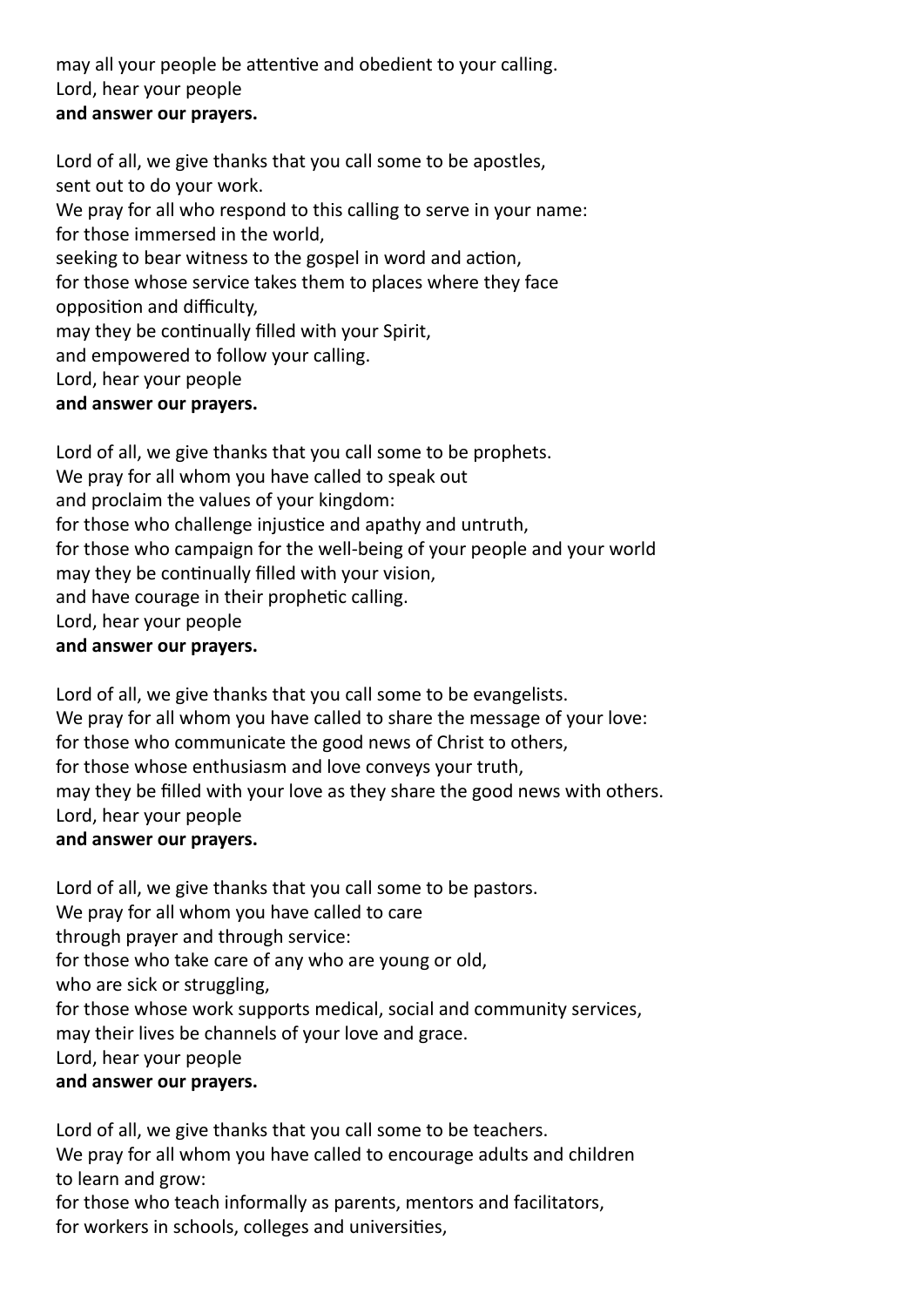and for those who teach in our churches; may they speak your truth, and help others to grow in wisdom. Lord, hear your people **and answer our prayers.**

Lord of all, you have called each of us to serve you in your world and in your Church; strengthen and equip us by your Spirit to recognise your call to us, and give us grace and courage to fulfil that calling, in and for the name of your Son, our Saviour, Jesus Christ, **Amen.**

## **General prayers for those in seen and unseen ministry roles**

#### **For PCC members**

God, thank you for all those who have been willing to stand as PCC members. Give to each one a thoughtful heart and good understanding of all that is required of them as they make decisions together in the year to come.

### **For the MLT, ALMs, our readers, and others exploring vocations**

We give thanks for the gifts which have been developed through training and experience and pray that these would continue to be discovered, for the blessing of this congregation and the growth of God's kingdom.

#### **For the pastoral care team**

We pray for those who visit the sick and lonely and bereaved, who offer a listening ear, who bring communion to those who cannot get to church, and we give thanks for this invaluable work and all who are involved in being your hands and feet as part of the pastoral care team.

#### **For those who work with children**

(and especially this morning for those helping our children and young people engage with their own faith journey):

We are thankful for their time and patience and their desire to share the good news of your love with those who are still young. May this work continue to grow and develop among us.

#### **For those who care for the church**

As we give thanks for this building and it's x amount of years of witness in this community, we remember the many skills which make it so beautiful and appreciated – so for those who are part of the fabric committee, who arrange flowers, who clean and polish and do so many other quiet and unseen things, we give you thanks today.